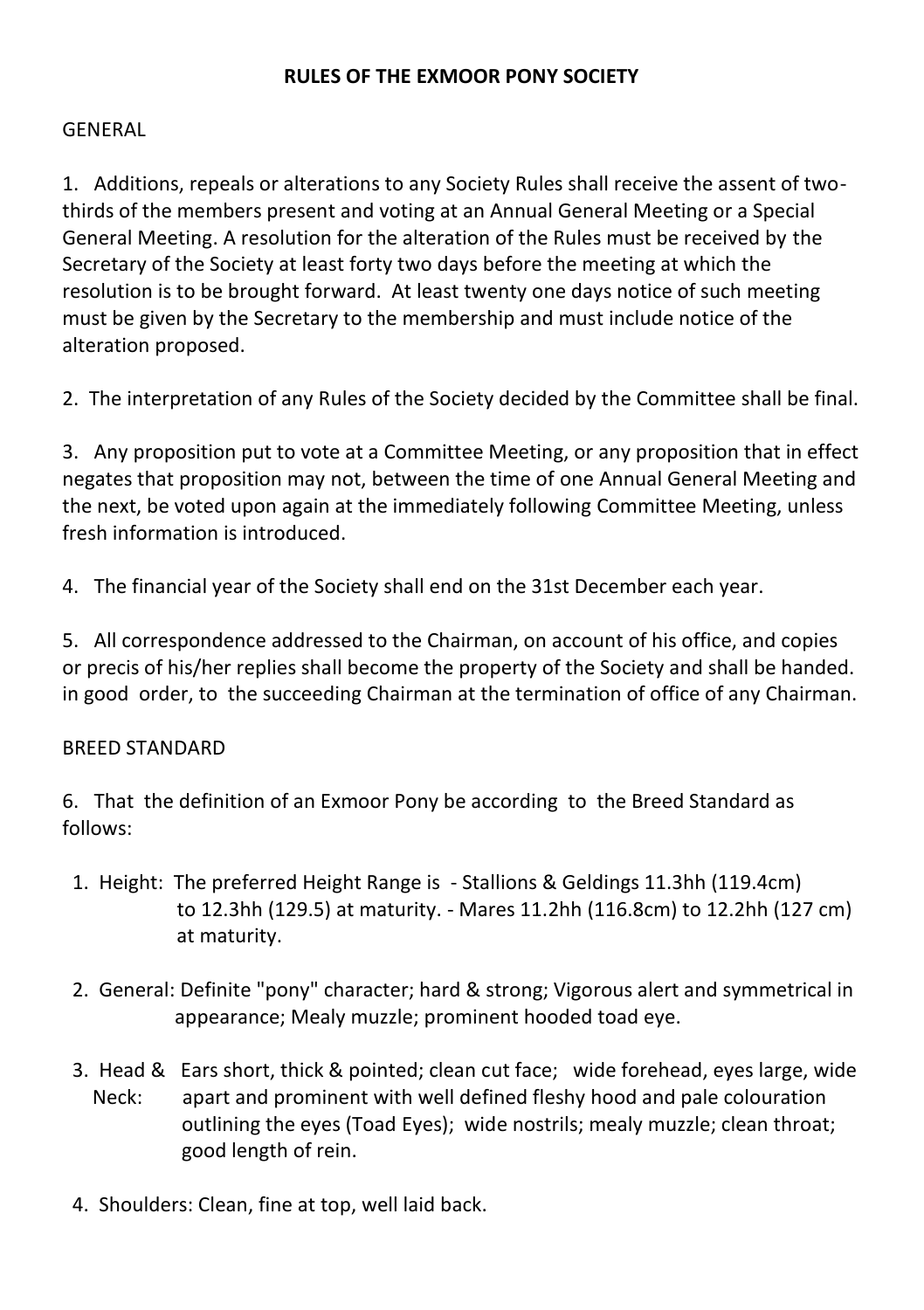- 5. Chest: Deep & wide between & behind forelegs; Ribs long, deep, well sprung & wide apart.
- 6. Back: Level; broad & level across loins; tail neatly set in.
- 7. Legs: Clean & short, with neat uniformly dark hoof walls; forelegs straight, well apart & squarely set; hind legs well apart, nearly perpendicular from hock to fetlock with point of hock in line with pelvis bone; wide curve from flank to hock joint; legs free in motion with no tendency to sweep or turn.
- 8. Action: Straight & smooth, without exaggerated action.
- 9. Coat: Summer close, hard & bright. Winter - a double-layered dense coat with an under insulating layer of fine, Springy hair and an outer water-proofing layer of hard, greasy hair.
- 10. Colour: Bay, brown or dun, with black points; mealy colour on muzzle, round eyes & Inside flanks; no white markings anywhere.
- 11. Quality: Alert expression and general poise indicating balance and symmetry of movement; flat clean bone.

## **INSPECTORS**

7. (a) Any two members of the Committee or members of the Exmoor Judges' and/or Inspectors' Panel may nominate, in writing, a person for appointment to the panel of inspectors; the Committee to decide the requisite qualification of each candidate. Such nominations may be made to the Secretary at any time but the final appointment shall be made as in 7 (b).

(b) The Committee shall, from time to time, appoint Society inspectors following assessment and completion of an appropriate training period. In an emergency the Secretary shall have power to appoint not more than one person to act temporarily as an inspector. In such an emergency the Secretary shall have authority to act as an Inspector.

(c) It is the duty of inspectors to inspect the ponies that require inspection before they can be certified for entry into the main section of the Exmoor Pony Stud Book and to sign the prescribed form of certificate if and when they are satisfied that the pony conforms to the Society Rules and is of sufficient merit to warrant registration.

#### **PONY REGISTRATION**

8. (a) Any pony whose sire and dam are already registered in the main section of the Exmoor Pony Society stud book is eligible for registration in the main section of the Exmoor Pony Society stud book, subject to proof of parentage as defined in the appropriate EU legislation. Parentage verification by DNA is mandatory for all foals.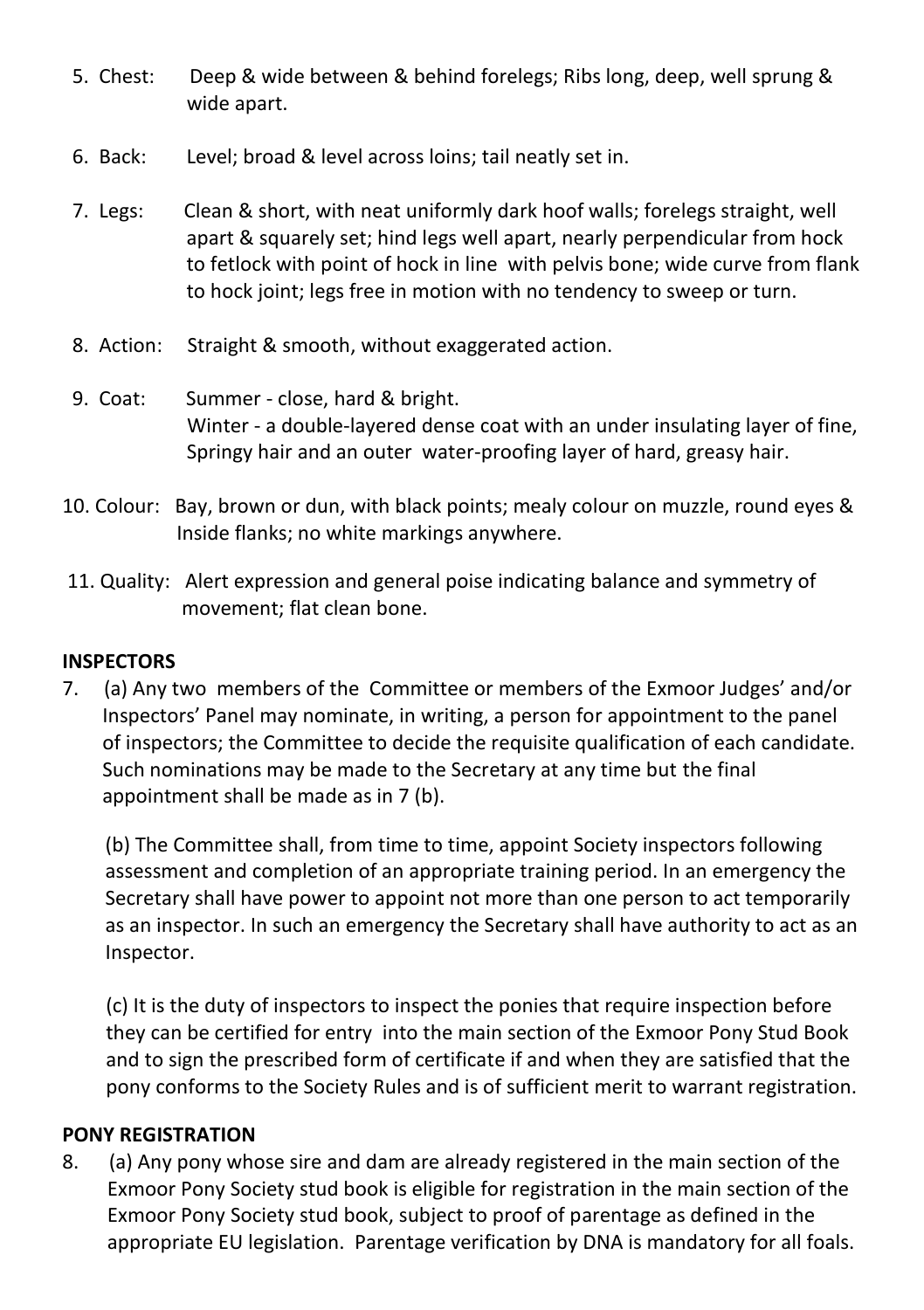(1) Those that meet the required standard when inspected by Exmoor Pony Society Inspectors shall be registered in Section 1 of the main section of the Exmoor Pony Society Stud Book.

(2) Those that do not meet the required standard when inspected by Exmoor Pony Society inspectors shall be registered in Section X of the main section of the Exmoor Pony Society Stud Book.

(3) (i) Any pony not presented for inspection can only be registered in Section X of the main section of the Exmoor Pony Society stud book subject to proof of parentage as in (a) above.

 (ii) In exceptional circumstances as decided by the Committee, the Secretary could register a pony into Section I or Section X as appropriate on receipt of paperwork whereby a vet had microchipped, completed a Society question form and silhouette, photographs of the pony had been submitted and parentage had been verified by DNA.

(b) No pony shall be registered until the owner has paid the society any due registration fee as may be appropriate.

(c) No pony shall be registered unless the sire and dam have already been registered in the main section of the Exmoor Pony Stud Book

(d) Only foals sired by a licensed stallion will be eligible for registration in Section 1 of the main section of the Exmoor Pony Society Stud Book, subject to the provisions of Rule 11.

(e) No pony shall be registered in Section 1 of the main section of the Stud Book that is deemed to be suffering from hereditary unsoundness or such unsoundness as should, in the opinion of the Society Inspectors, disqualify it from such registration. The owner may call in a qualified, practising Veterinary Surgeon, registered by the RCVS, who has regularly attended horses over the preceding five years, whose decision shall be final. If the Veterinary Surgeon's opinion is given against the owner, the owner will be liable for the Veterinary Surgeon's fee. The Society will be liable otherwise.

(f) Every inspection shall be made on the authority of the Secretary and every Inspection certificate shall be signed by two Inspectors of the Society and the owner or agent of the pony, only one of such inspectors shall be a temporary inspector authorised under Rule 7 (b).

 (g) The reason for not registering any pony in Section 1 of the main section of the Exmoor Pony Society Stud Book shall be recorded on the inspection form along with the breeding of the pony.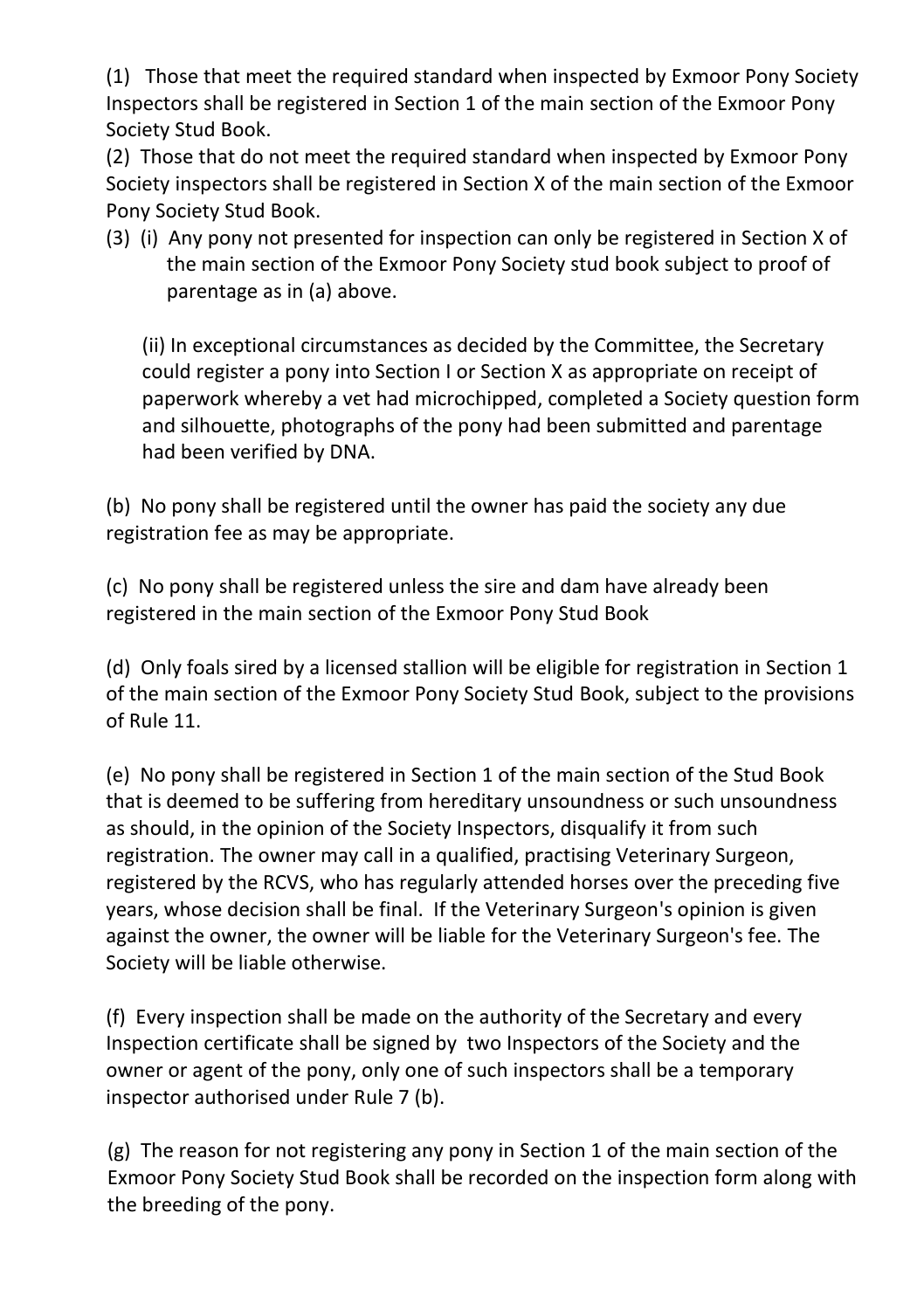(h) Any pony not registered in Section 1 of the main section of the Exmoor Pony Society Stud Book at first inspection because it did not meet the required standard will be eligible for re-inspection at a later date and after a period of not less than 6 months.

(i) Ponies will be registered in the main section of the stud book with the Society herd number belonging to the breeder and the individual number within the herd. The member deemed to be the breeder shall either be the owner of the mare at the time of foaling or the person or organisation leasing or borrowing the mare at the time of foaling provided that the written permission of the owner of the dam has been received in the Society office prior to the inspection.

(j) If, in exceptional circumstances, a pony is not notified for inspection as per the procedures laid down by DEFRA for registration within 6 months of birth or by  $31<sup>st</sup>$ December in the year of birth, whichever is the later, a later inspection may be requested. The owner of the pony shall apply in writing to the secretary explaining the exceptional circumstances. If approved by a majority decision of the EPS committee, the pony can be inspected provided that all the following conditions are fulfilled:

(1) the parentage of the pony is established prior to the inspection by DNA typing the pony, its sire and its dam

(2) the cost of such identification of parentage to be paid fully by the person requesting the late inspection

(3) the inspectors are satisfied that the pony can be safely handled for the purpose of inspection and branding, where applicable.

A pony failing this inspection will be eligible for a single re-inspection.

(k) With the exception of foal transfers undertaken at the time of registration and before the passport is issued, notification of sale and the payment of any applicable transfer fee will be the responsibility of the owner listed on the database.

# **IDENTIFICATION OF PONIES**

9. (a) All ponies to be registered must be permanently identified, by micro-chipping. The microchip will be checked at the time of inspection and the number recorded on the inspection certificate.

 (b) Ponies that are identified by microchips at the time of registration may be branded at the discretion of the breeder and owner, and in accordance with Rule 10, provided that due weight is given to the welfare of such ponies.

 (c) The correct implantation of the chip shall be carried out by a qualified, practising Veterinary Surgeon registered by the RCVS. The readability of such chip at any time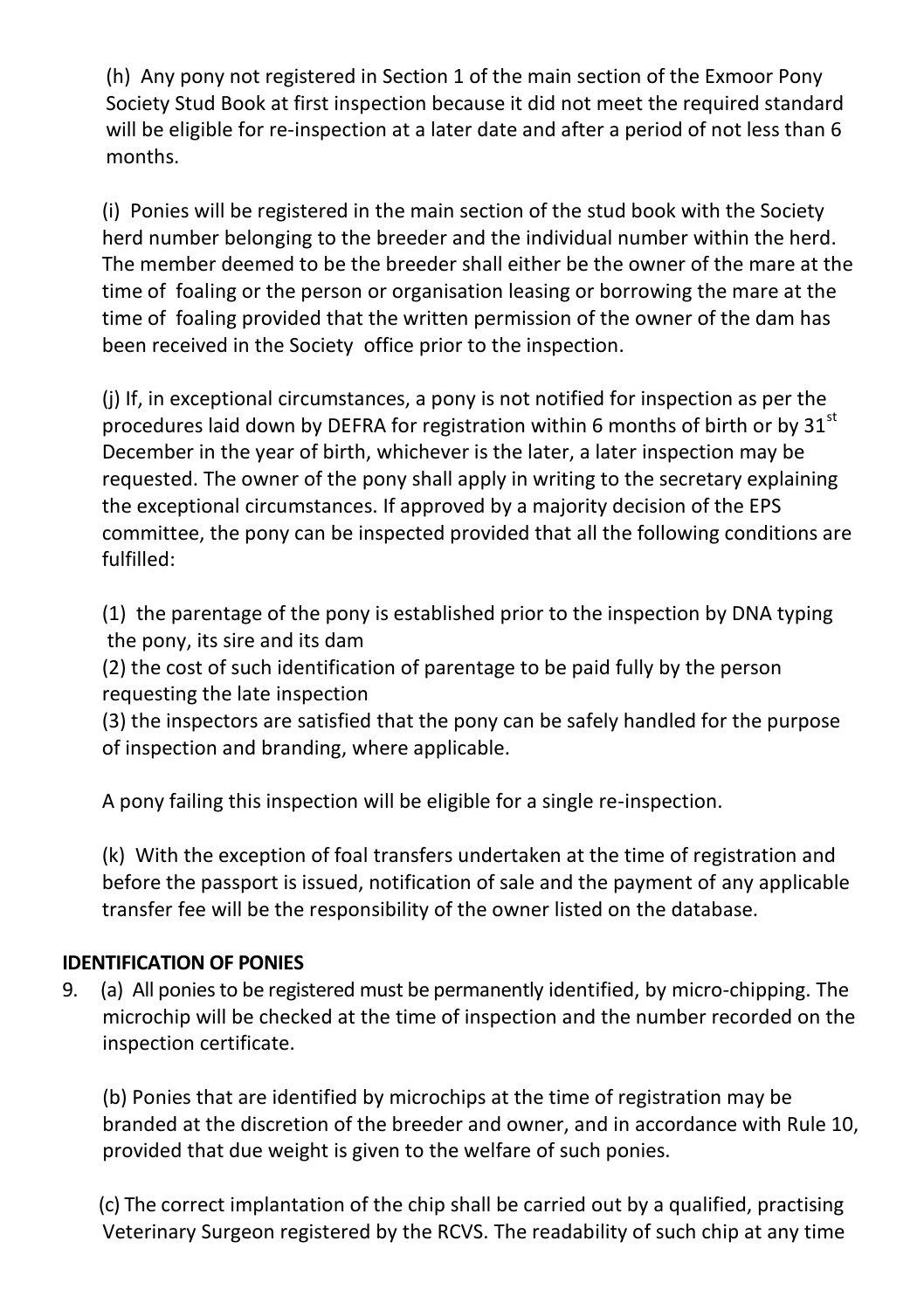shall be the responsibility of the owner or agent. At the time of micro-chipping, a silhouette document will be completed and a hair sample will be taken by the Veterinary Surgeon and subsequently stored or used at the discretion of the Society. In the event of a microchip being unreadable then the pony may be re-chipped by a qualified practising Veterinary Surgeon, registered by the RCVS. At the time of re-chipping, the Veterinary Surgeon must take a second hair sample unless visual identification can be made. It will be the responsibility of the owner to pay the cost of DNA analysis of both samples to confirm identity. Provided the two samples match, the new microchip number will be entered on the database. If the identity of the pony cannot be confirmed then it and its further offspring cannot be entered in the main section of the stud book.

 (d) Any person instructed by the Society has the right, at any reasonable time or place, to check the microchip number by scanning of any pony purporting to be a registered Exmoor Pony.

(e) A microchip number is not the registration number of any pony but all microchip numbers of registered ponies will be recorded by the Society, published in the Stud Book and included in the passport.

### **BRANDING**

Branding is optional. If used, it shall be as follows:

10. (a) No pony shall be branded without the permission of the breeder and owner or agent as defined in 8 (i).

(b) Registered ponies that are to be branded in accordance with the 'DEFRA Code of Practice for the hot branding of semi-feral registered Exmoor ponies', shall be hot branded by a Society approved Inspector and with an iron authorised by the Committee.

(c) The pony will be branded on the near hind quarter with a unique visual mark of a maximum of four characters to identify the herd and the individual pony within the herd.

(d) It is the responsibility of the owner or agent to ensure that the correct brand is used.

# **STALLION INSPECTIONS**

11. (a) Only colts registered in Section 1 of the main section of the Exmoor Pony Society Stud Book are eligible to be put forward for an Exmoor Pony Society Stallion licence.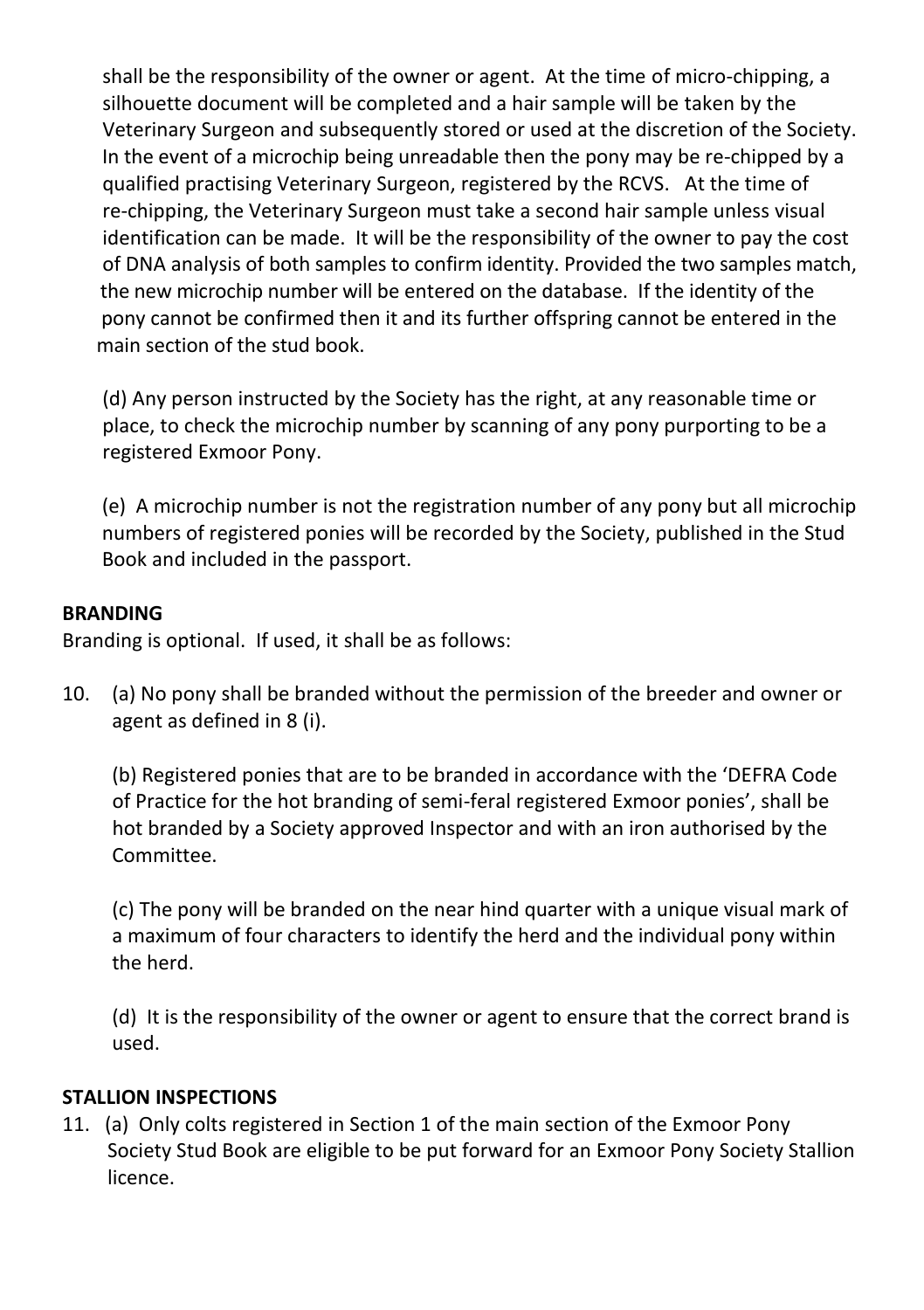(b) In order to receive an Exmoor Pony Society Stallion Licence an entire colt shall be inspected at a minimum of two years of age to be approved for such licence by two members who are on both the Judges and Inspectors panels, authorised so to do, by the Secretary. In exceptional circumstances, the Secretary can appoint a judge to act as a second inspector.

(c) Such entire colts intended for breeding shall be examined by a qualified, practising Veterinary Surgeon, registered by the RCVS, who has regularly attended horses over the preceding five years, and be certified in accordance with the Society's Stallion Licence conditions.

(d) In order to receive an Exmoor pony stallion licence, a colt must have passed its veterinary inspection, be DNA parentage verified to registered Section 1 parents and have passed the Society's own inspection.

(e) No pony is eligible for registration in Section 1 of the main section of the Exmoor Pony Stud Book sired by a colt that has not previously been approved and certified as in "b" to "d" above excepting that:

(1) a foal sired by a colt three years old or under, that has not been rejected as in "b" to "d" above, shall be eligible for registration provided that:

(a) the colt has passed his veterinary inspection and been DNA parentage verified prior to the registration of any such foal and

(b) the foal has had its parentage verified by DNA testing.

(2) should the sire have been gelded it shall be approved and certified as "a" and "b" above except for its ability to procreate. The full cost of inspecting a gelding shall be borne by the owner or person requesting the inspection.

(f) The owner of a colt deemed not to be up to the required standard for licensing at the first Stallion Inspection shall have the right to offer the colt for a single reinspection not less than 6 months and not more than eighteen months from its first stallion inspection. The full cost of such re-inspection shall be borne by the owner.

(g) No colt shall be licensed that is deemed to be suffering from hereditary unsoundness or such unsoundness as should, in the opinion of the Society's inspectors, disqualify it from registration. The owner may call in a qualified, practising Veterinary Surgeon, registered by the RCVS, who has regularly attended horses over the preceding five years, whose decision shall be final. If the Veterinary Surgeon's opinion is given against the owner, the owner will be liable for the Veterinary Surgeon's fee. The society will be liable otherwise. If, in the opinion of the Veterinary Surgeon, the pony is free from hereditary unsoundness the owner may re-present the colt for inspection at any time.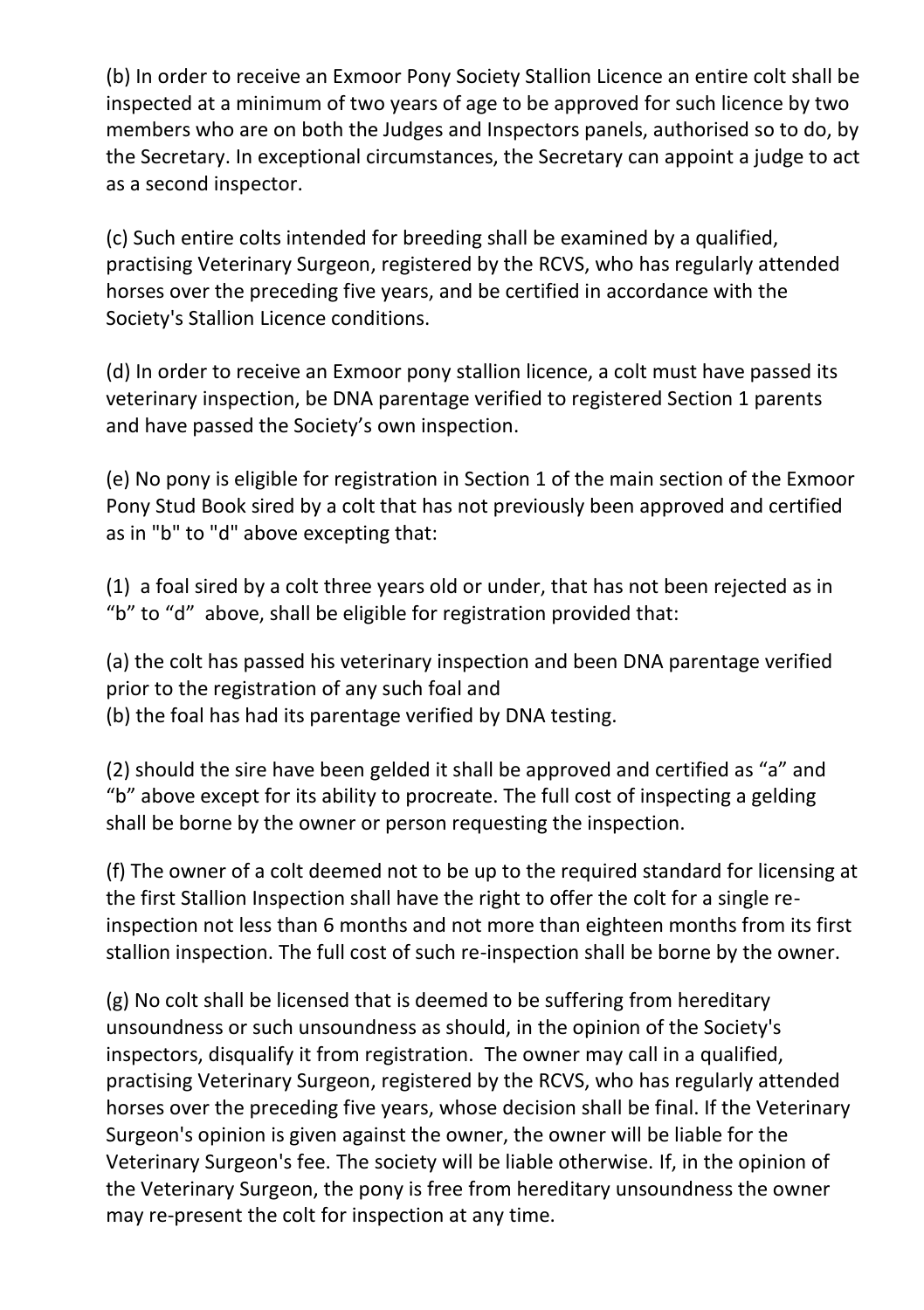(h) Owners of colts requiring inspection shall give the Secretary, in writing, not less than 42 days' notice before they wish to present any colt for inspection.

# **JUDGES**

12 (a) The committee shall, from time to time, appoint Society Judges.

(b) Any two members of the Committee and/or Judges' Panel may nominate, in writing, a person for appointment to the panel of Judges, the Committee to decide the requisite qualification of each candidate. Such nomination may be made to the Secretary at any time but the final appointment shall be made as in 12(a) following assessment and completion of an appropriate training period.

### **SHOW RULES**

13 (a) Only ponies registered in Section 1 of the Exmoor Pony Society Stud Book may be shown at Exmoor Pony Society shows, affiliated shows or any show governed by the Society's show rules and thus be eligible for Society premiums or awards. In addition, colts over 3 years must be in possession of an Exmoor Pony Society Stallion Licence to be shown at such shows.

(b) All Exmoor ponies exhibited in in-hand classes shall be shown in "natural" condition. The following treatments are prohibited:

 Trimming of any area of coat, mane, forelock, ears, whiskers and jaw line, under belly, tail or feathers.

 Clipping Plaiting Application of make-up or artificial colouring Attachment of any false hair pieces

The following treatments are permitted: Washing and brushing Application of Hoof Oil

 (c) Exmoor Ponies exhibited in ridden and/or driving classes shall be shown as in "a" Above except that, apart from the legs, they may have been clipped. Any pony that has been clipped cannot be entered in in-hand classes until the clipped areas have fully re-grown.

(d) Exmoor Ponies exhibited in driving classes shall be shown according to "a" and "b" above except that trimming of tails is permitted. Any pony that has had its tail trimmed cannot be entered in in-hand or ridden classes until the tail is fully regrown.

(e ) All ponies exhibited in "riding" and "performance" classes shall be four years old or over.